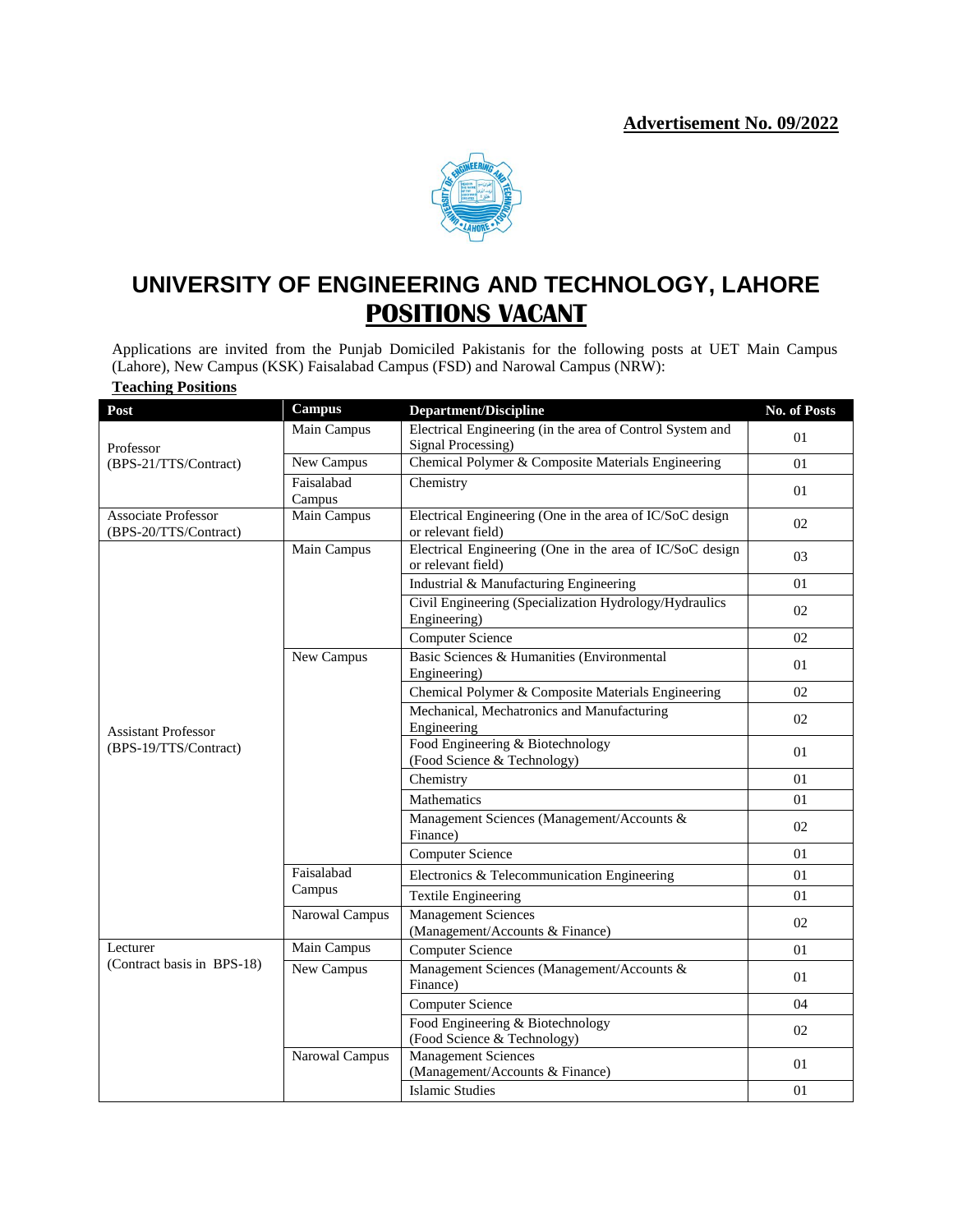## **Non Teaching Positions**

| Post                                                                    | <b>Required Qualification &amp; Experience</b>                                                                                                                                                                                                                                                                                                                                                                                                                                                                                                                                                                                                                                                                                                                                                                                                                                                                                                                                                                                         | <b>Campus/Discipline</b>                                                                                                                                                                                                                    | No. of Posts        |
|-------------------------------------------------------------------------|----------------------------------------------------------------------------------------------------------------------------------------------------------------------------------------------------------------------------------------------------------------------------------------------------------------------------------------------------------------------------------------------------------------------------------------------------------------------------------------------------------------------------------------------------------------------------------------------------------------------------------------------------------------------------------------------------------------------------------------------------------------------------------------------------------------------------------------------------------------------------------------------------------------------------------------------------------------------------------------------------------------------------------------|---------------------------------------------------------------------------------------------------------------------------------------------------------------------------------------------------------------------------------------------|---------------------|
| Treasurer<br>(BPS-20 on Contract<br>for a period of 03<br>years)        | Ph.D. in Finance or Commerce<br>(i)<br><b>or</b><br>Accounting or Auditing or Economics from<br>a University or Degree Awarding Institute<br>duly recognized by HEC; and<br>Eight years post qualification experience of<br>(ii)<br>BPS-17 & above or equivalent in relevant<br>filed.<br>OR<br>MS or M.Phil in Finance or Commerce or<br>(i)<br>Accounting or Auditing or Economics<br>equivalent 18 years education in the field of<br>Accounts & Audit from a University or<br>Degree Awarding Institute duly recognized<br>by HEC; and<br>Ten years post qualification experience of<br>(ii)<br>BPS-17 & above or equivalent experience in<br>relevant filed.<br><b>OR</b><br>MBA (Finance) or M.Com or ACCA or<br>(i)<br>ACMA or M.Sc (Economics) or equivalent<br>16 years education at least in 2 <sup>nd</sup> division<br>from a University or Degree Awarding<br>Institute duly recognized by HEC; and<br>12 years post qualification experience of<br>(ii)<br>BPS-17 & above or equivalent experience<br>in relevant filed. | Main Campus<br>Note: Candidates who already<br>applied for the post of Treasurer (IPL<br>433 Daily Dawn Lahore & IPL 433<br>Daily Jang Lahore) are not required<br>for<br>again apply.<br>Their<br>same<br>applications will be considered. | 01                  |
| <b>Executive Engineer</b><br>(Electrical)                               | B.Sc. Electrical Engineering from a recognized<br>University or an equivalent qualification with 7                                                                                                                                                                                                                                                                                                                                                                                                                                                                                                                                                                                                                                                                                                                                                                                                                                                                                                                                     | New Campus                                                                                                                                                                                                                                  | 01                  |
| (BPS-18/Contract)                                                       | years experience of professional works                                                                                                                                                                                                                                                                                                                                                                                                                                                                                                                                                                                                                                                                                                                                                                                                                                                                                                                                                                                                 |                                                                                                                                                                                                                                             |                     |
| Deputy Registrar<br>(BPS-18/Contract)                                   | Graduate of a recognized University, preference<br>to be given to higher academic attainments<br>combined with 7 years administrative experience<br>in BS-17 or equivalent and above.                                                                                                                                                                                                                                                                                                                                                                                                                                                                                                                                                                                                                                                                                                                                                                                                                                                  | Main Campus                                                                                                                                                                                                                                 | 01<br>Leave Vacancy |
| <b>Assistant Engineer</b><br>(Contract<br>basis<br>in<br><b>BPS-17)</b> | B.Sc. Engg. (Civil) from HEC recognized<br>$\bullet$<br>University.<br>$\bullet$<br>At least 05 years experience of implementing<br>civil work projects in any Government or<br>national /international organization.                                                                                                                                                                                                                                                                                                                                                                                                                                                                                                                                                                                                                                                                                                                                                                                                                  | Titled<br>For<br>the<br>Project<br>"Strengthening of Computer<br>Science<br>Engineering<br>$\sqrt{2}$<br>Departments at UET, Main<br>Campus"                                                                                                | 01                  |
| <b>Assistant Registrar</b><br>(BPS-17/Contract)                         | Graduate of a recognized University, preference<br>to be given to higher academic attainments<br>combined with 5 years administrative experience.<br>Note: Preference will be given to the candidates<br>having:<br>(i)<br>Experience in Quality Assurance / Quality<br>Enhancement Cell of an HEC recognized<br>institution of higher education.<br>Experience of working for Executive<br>(ii)<br>Officer of an HEC recognized institution of<br>higher education.                                                                                                                                                                                                                                                                                                                                                                                                                                                                                                                                                                   | Main Campus                                                                                                                                                                                                                                 | 02                  |